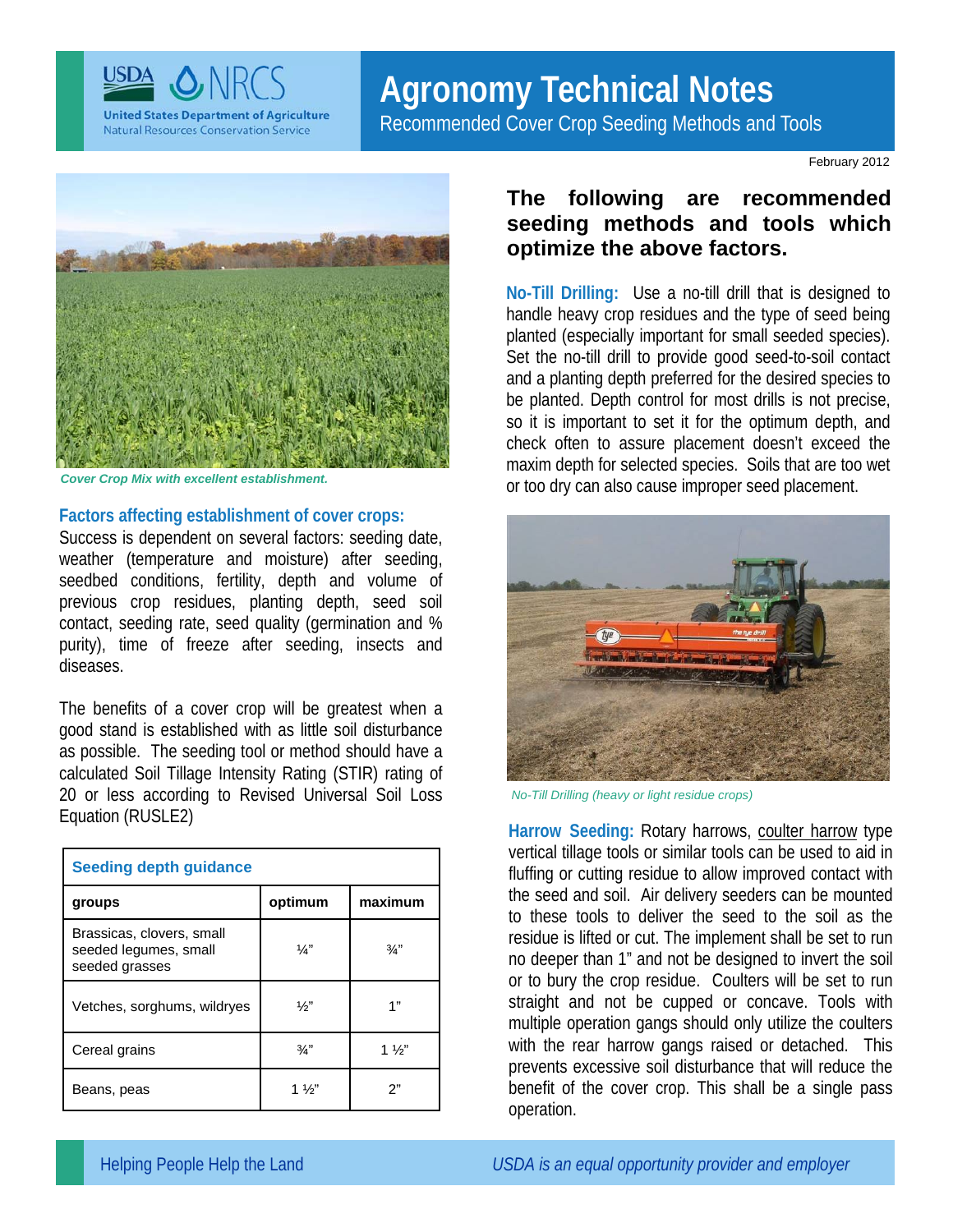## **Page 2 of 3**

## **Agronomy Technical Notes**

Recommended Cover Crop Seeding Methods and Tools



*Rotary Harrow Seeding - mounted air delivery seeder in light residue crops* 



*Rotary Harrow Seeding - seed delivery ports* 



*Coulter Harrow (vertical tillage tool) Seeding - air delivery seeder on a coulter harrow in heavy residue crops* 

**Narrow Row Planting:** Many split-row or narrow row planters (15" row width or less) can be equipped with seed plates, such as are used for sugar beets or sorghum, which works well for many cover crop species. Additional adaptation and or calibration may be necessary due to variation of seed size among cover crop species and varieties. Since a planter is capable of much more precise spacing and depth control, it is possible to reduce overall seeding rates to 50% of drilled rates. To meet criteria for soil erosion and soil quality at least two species of cover crops should be planted either in alternating rows or combined together. This method will not be used if weed control is the primary purpose.



*Narrow Row or Split-Row Planter* 



*Two species of Cover Crops in alternating 15" rows* 

Helping People Help the Land *USDA is an equal opportunity provider and employer*